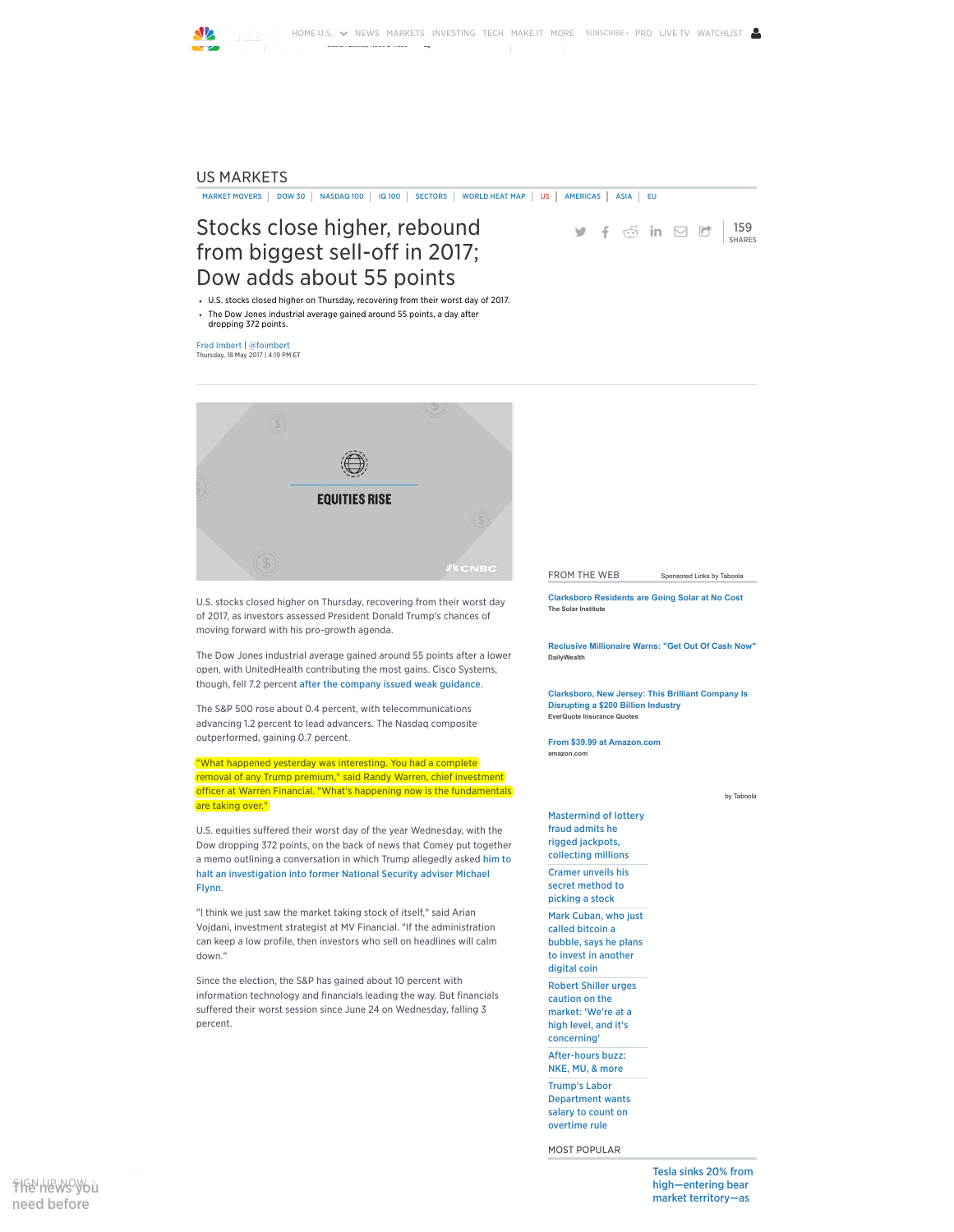the [opening](javascript:void(0)) bell

[HOME](http://www.cnbc.com/) U.S.  $\sim$  [NEWS](http://www.cnbc.com/us-news/) [MARKETS](http://www.cnbc.com/markets/) [INVESTING](http://www.cnbc.com/investing/) [TECH](http://www.cnbc.com/technology/) [MAKE](http://www.cnbc.com/make-it/) IT [MORE](javascript:void(0)) SUBSCRIBE › [PRO](http://www.cnbc.com/pro) LIVE TV [WATCHLIST](http://watchlist.cnbc.com/) 'bubble stock' mount



Traders work on the floor of the New York Stock Exchange (NYSE) in New York City.

"This is going to linger because the surge in equities since the election was due to expectations of lower taxes and infrastructure spending," said Komal Sri-Kumar, president of Sri-Kumar Global Strategies.

Stocks hit their session highs Thursday after a CSPAN video from earlier in the month circulated on trading floors that some traders falsely [interpreted](http://www.cnbc.com/2017/05/18/traders-misinterpret-a-comey-video-that-they-think-clears-trump.html) as former FBI Director James Comey saying he was never pressured to end an FBI probe. In the video, however, Comey is answering a question specific to the U.S. Attorney General or "senior officials at the Department of Justice," not Trump.

"You take obstruction out of the equation, then impeachment becomes moot," said Andy Brenner, head of international fixed income securities at National Alliance Securities. "Hence risk on is running and vol is falling."

To be sure, the move was first seen in the [currency](http://www.cnbc.com/2017/05/18/sudden-drop-in-the-british-pound-vs-dollar-sends-currency-markets-reeling.html) market, with the U.S. dollar rising against the pound and the euro, though it was not initially clear whether the video's circulation is what triggered the broad move across markets.

"It's very, very fraught with risk right now because nobody knows what the truth is. It seems very binary. There's no guilt or we're looking at impeachment," said Boris Schlossberg, managing director of foreign exchange strategy for BK Asset Management.

Schlossberg said that it was the CSPAN video recirculating that triggered the move higher, but he did not agree with the sentiment that the video would help clear Trump.

Treasurys eased slightly paring gains made on Wednesday's session. The benchmark 10-year note yield rose to 2.23 percent and the shortterm two-year note yield advanced to 1.266 percent.

Treasurys staged their second-biggest rally of the year Wednesday, as [expectations](http://www.cnbc.com/2017/05/17/bond-market-is-spooked-by-slow-growth-and-possible-failure-of-the-gop-agenda.html) faded that Trump can get tax reform or fiscal stimulus through Congress this year, or maybe even next year.

In economic news, weekly jobless claims totaled 232,000, below the expected 240,000. Meanwhile, the Philadelphia Federal Reserve business index rose to 38.8 in May from 22.0 in April.

| Symbol \$          | Name $\frac{4}{7}$        | Price $\frac{1}{2}$ | Change $\frac{4}{3}$ | %Change ♦ |
|--------------------|---------------------------|---------------------|----------------------|-----------|
| <b>DJIA</b>        | Dow Industrials 21351.08▼ |                     | $-127.09$            | $-0.59%$  |
| <b>S&amp;P 500</b> | S&P 500 Index 2409.28▼    |                     | $-2326$              | $-0.96%$  |
| <b>NASDAQ</b>      | NASDAQ Composite 6086.66▼ |                     | $-64.19$             | $-1.04%$  |

The Dow Jones [industrial](http://cnbc.com/quotes?symbol=.DJI) average rose 56.09 points, or 0.27 percent, to close at 20,663.02, with Wal-Mart leading advancers and Cisco lagging.

The S&P [500](http://cnbc.com/quotes?symbol=.SPX) gained 8.69 points, or 0.37 percent, to end at 2,365.72, with telecommunications leading nine sectors higher and energy leading decliners.

The [Nasdaq](http://cnbc.com/quotes?symbol=.IXIC) climbed 43.89 points, or 0.73 percent, to close at 6,055.13.

Advancers and decliners were about even at the New York Stock Exchange, with an exchange volume of 1.017 billion and a composite volume of 4.274 billion at the close.

—CNBC"s Patti Domm contributed to this report.







2. Elon Musk: The world's population is [accelerating](http://www.cnbc.com/2017/07/06/elon-musk-the-worlds-population-is-accelerating-toward-collapse-and-nobody-cares.html) toward collapse and nobody cares

Microsoft plans [thousands](http://www.cnbc.com/2017/07/06/microsoft-will-layoff-thousands-of-employees.html) of job cuts in a sales staff overhaul to fuel cloud growth





Dow hits [session](http://www.cnbc.com/2017/07/06/us-stocks-yields-rise-tech.html) lows, falls 150 points as tech and energy stocks slide



5. Fed's Powell says current US housing finance system ['unsustainable'](http://www.cnbc.com/2017/07/06/feds-powell-says-current-us-housing-finance-system-unsustainable.html)